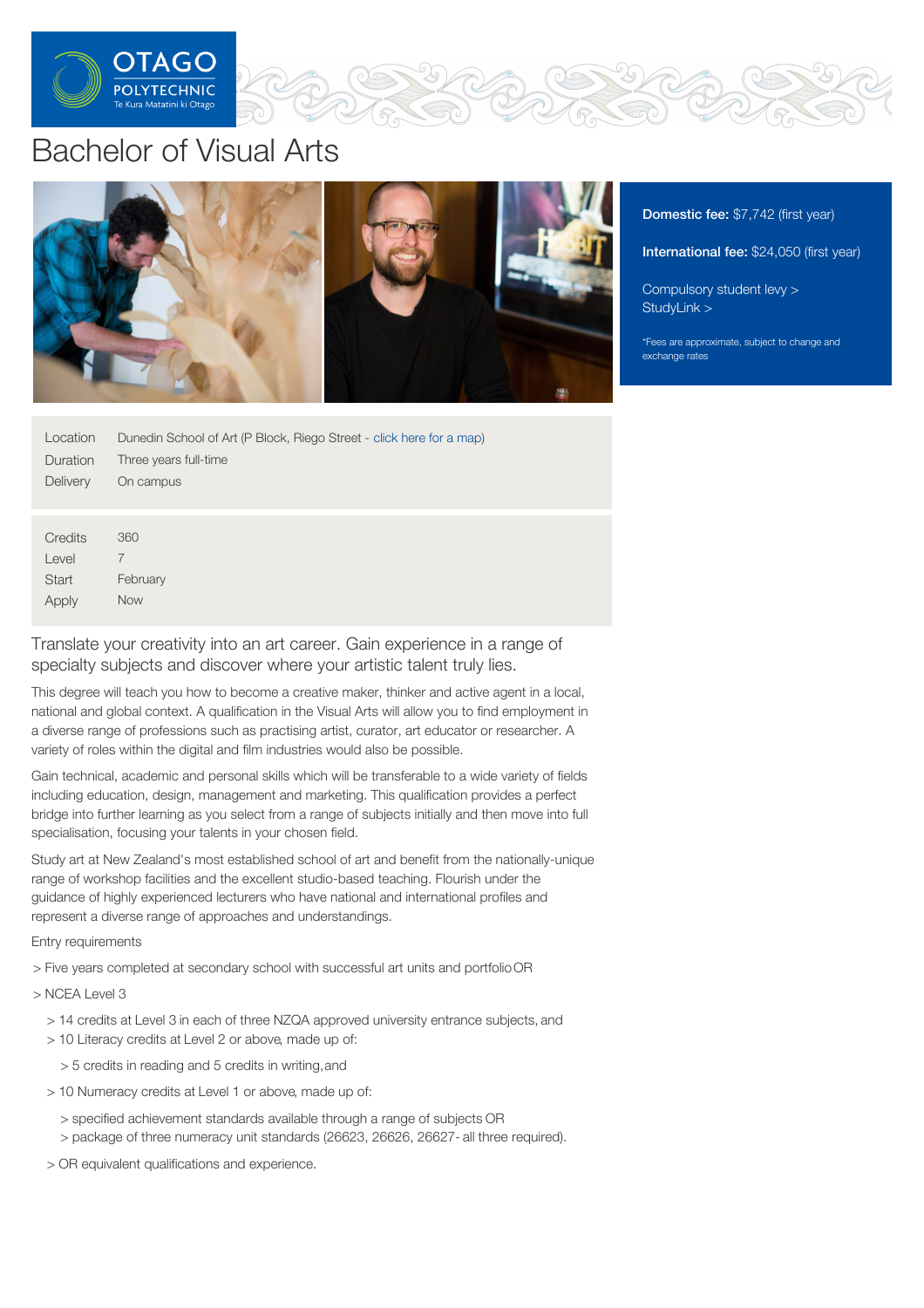## COVID-19 adjustments to NCEA requirements

- > If you completed your NCEA Level 3 during 2020, you only need 12 credits per Level 3 subject (i.e. a total of 36 credits).
- > If you completed your NCEA Level 3 during 2021, please visitthis page on the NZQA website. There are different adjustments depending upon which part of New Zealand you studied in.
- > Mature students with work and life experience are encouraged to apply.
- > All applicants must submit a portfolio (see further information in the Portfolio and writing requirements section below).
- > International students will be individually assessed to ensure they meet degree-level entry requirements and must have achieved the equivalent of Year 13.
- > If English is not your first language, you must provide:
	- > New Zealand University Entrance OR
	- > Overall Academic IELTS 6.0 with no individual band score lower than 5.5 (achieved inone test completed in the last two years), OR
	- > Acceptable alternative evidence of the required IELTS (see here for NZQA proficiency table and here for list of recognised proficiency tests).

If you need to improve your English Language skills, we offer a wide range of English programmes.

# Bridging options

The New Zealand Certificate in Arts and Design (Level 4) and New Zealand Certificate in Digital Media and Design (Level 4) provide a great pathway into this degree if you don't hold the entry requirements or have the necessary portfolio.

Portfolio and writing requirements

Portfolio Requirement

We require examples of your artwork and the ways that you develop your ideas. Your examples need to show us your working processes and your ability to use a range of materials.

If you have been working in the NCEA system, please send us twelve (12) examples of your finished works and of your working processes from your folders.

If you have not been working in the NCEA system, please send us six (6) examples of finished work and six (6) pages of sketches or workbook pages.

Please submit your portfolio digitally (2MB file size limit if you are applying online) or in an A4 folder. Please do not submit originals as we do not return application folders.

Writing Requirement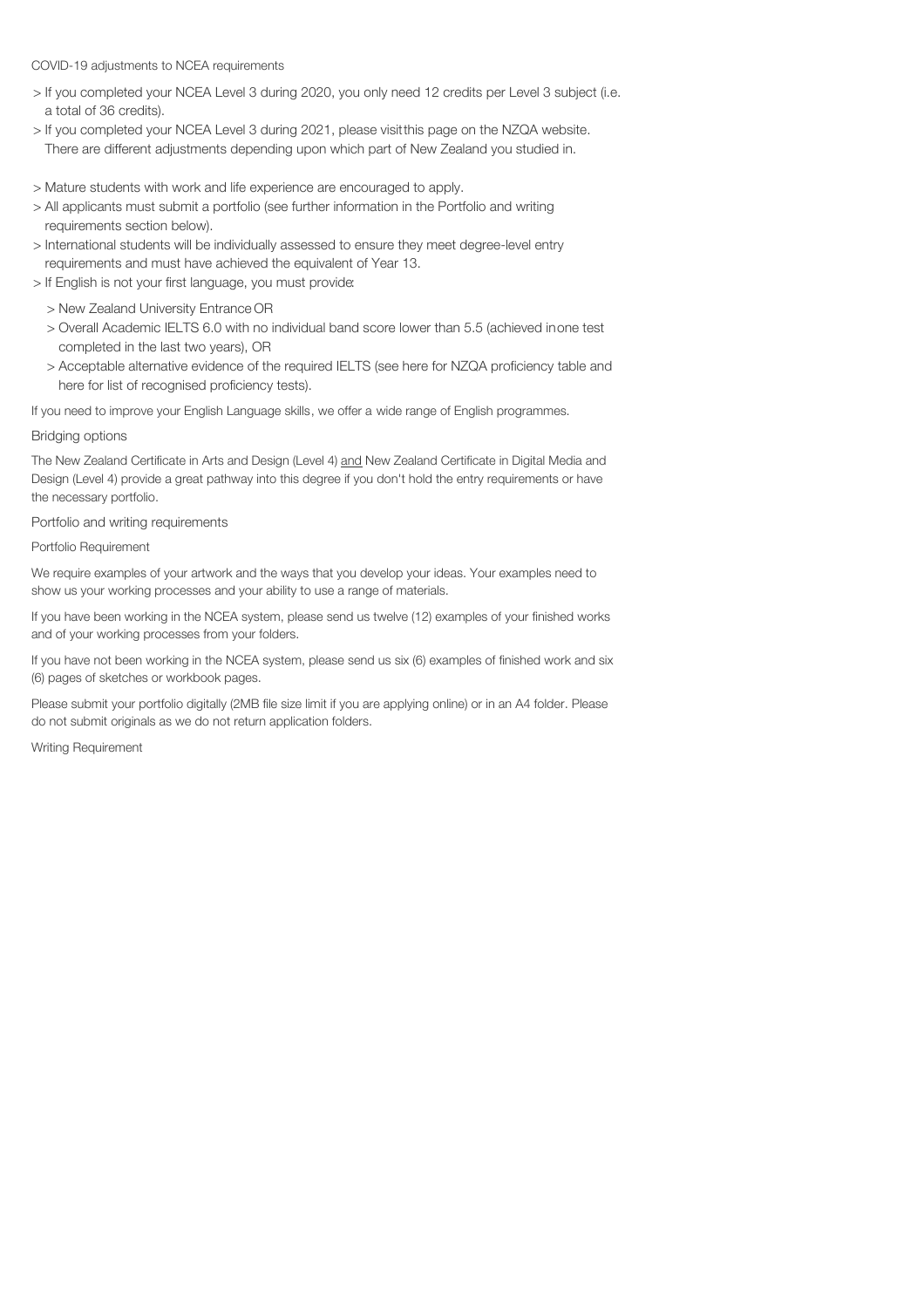Please include with your portfolio:

- 1. An essay or written text (at least 300 words). You may include writing produced for any of your NCEA subjects or you may write a new piece on any topic of your choice.
- 2. A double-spaced letter of not more than one page (300 words) explaining why you want to come to art school and what your experiences of art may have been to date. This may include all or some of the following:
	- > Why art is important to you, the community and the wider world
	- > Your expectations for your own future after your studies
	- > Art galleries you may be familiar with
	- > Artists whose work you may know
	- > Art skills you may have already gained.

Please contact artoffice@op.ac.nz with any further questions.

#### Additional documentation

You must supply certified copies of proof of identity, academic records, proof of residency (where appropriate) and a curriculum vitae.

#### Selection procedure

All submissions are viewed by a panel of academic staff and applicants are accepted on merit based on an evaluation of a portfolio of art practice and evidence of academic skills. An interview may be required. Where the number of successful applicants exceeds the places available, a waiting list will be kept and applicants will be offered vacant places in waiting list order.

#### Additional costs

The cost of materials, on top of those provided, vary according to individual projects.

#### Further study options

This programme perfectly prepares you for further learning and you may go on to study for a Postgraduate Diploma in Visual Arts, a Master of Fine Arts or a Master of Visual Arts.

#### Programme specific risks

You will complete Health and Safety checklists for specific hazards in your courses. During your study, you will use a range of technical equipment and chemical substances. If you have known allergies or reactions to materials, please indicate these in your application.

## You will study

In the first semester, you will gain experience in each of the studio disciplines listed below. This will be supported by visual arts courses in Studio Methodologies, and Art History and Theory that will introduce you to a range of key skills in art-making and research. In the second semester, you will extend your knowledge in two of these studio areas and continue with Art History and Theory. In the second year, you will specialise in a single studio subject, developing your core skills and techniques, experimenting widely and engaging with critical debates as you move towards more independent learning in your chosen area. You will also continue to study Art History and Theory, and Studio Methodologies. In your final year, you will extend your art practice into a sustained body of work for presentation in a public exhibition. The Studio Research and Professional Methodologies courses provide critical, historical and vocational contexts for the development of your studio project in your final year.

# Specialist Studio Disciplines

#### Study Ceramics

We have the largest ceramics arts department in New Zealand with wood, salt, electric and gas kilns, electric wheels and online research facilities. You will benefit from an emphasis on hands-on experimentation in clay-making workshops which explore ceramics as a medium with its own language, skills and history.

## Study Electronic Arts

Specialise in Electronic Arts, which inhabit a constantly shifting location in art and media practice. You may choose to explore 2D and 3D animation, film, installation, electronics, projection and online media and audio/video production. Through the study of contemporary practice, you will engage with media arts and reflect on their historical and contemporary position in the art world.

#### Study Jewellery and Metalsmithing

Develop your artistic eye and practical skills with the understanding that the fundamental reference for jewellery is the human body. Jewellery uses a visual language based on interaction, communication and contact, and may be expressive and intimate or aggressively provocative. Art, objects and adornment for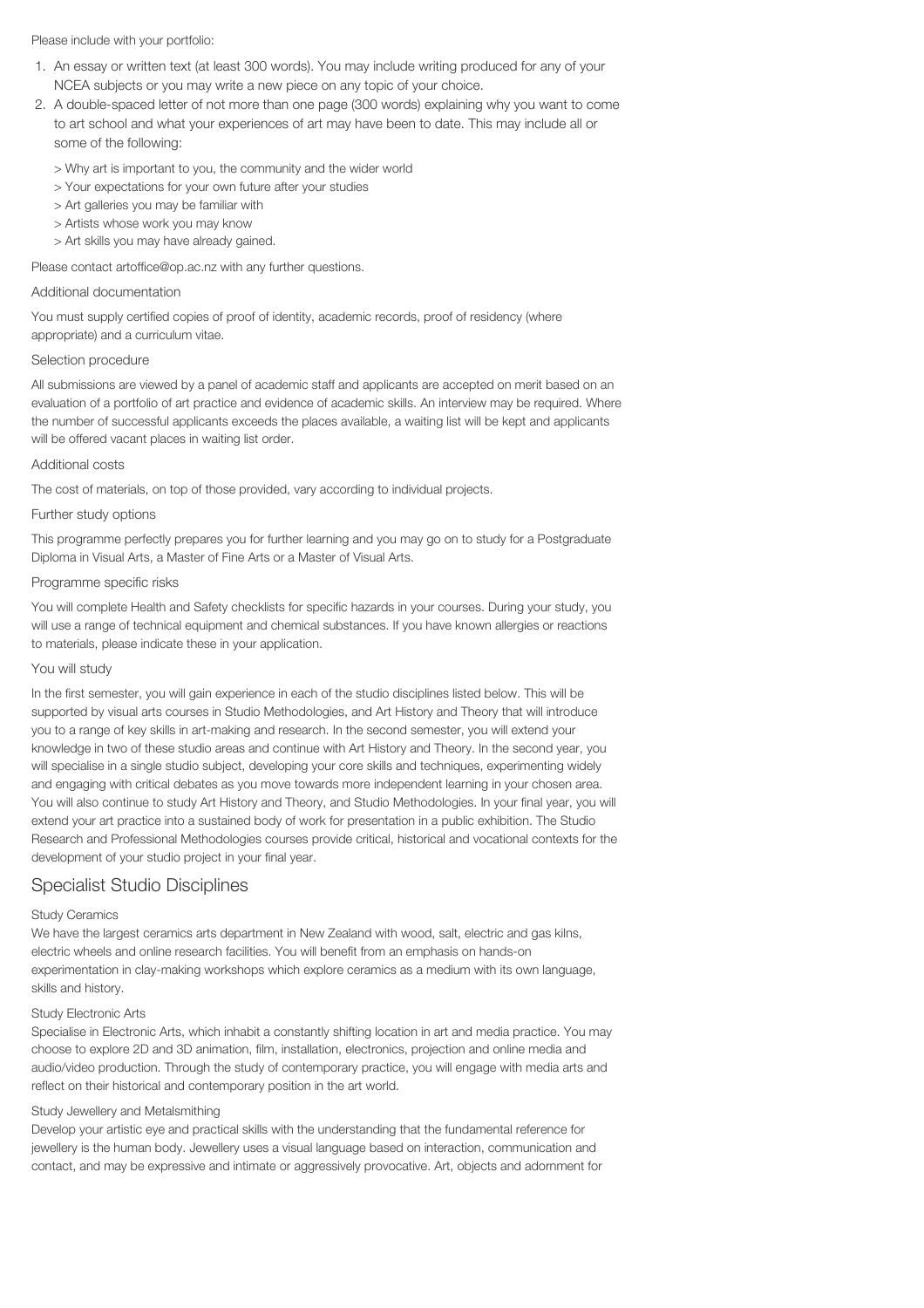the body use an unlimited palette from precious metal recycled materials.

#### Study Painting

Here is an opportunity to develop your artwork so it is relevant to today's society and to national and international contemporary practice. That is the focus of this specialty, although you will also be encouraged to investigate painting movements and methodologies in recent centuries.

#### Study Photography

Gain a solid foundation in the practical and theoretical components of black and white, colour and alternative photographic processes. Use and explore a range of equipment and techniques in our welldesigned facility. Understand the principles and history of photography as you study different photographic approaches, such as the antiquarian, formalist, documentary, fabricated or manipulated.

#### Study Print

Our internationally-renowned Printmaking Department is well-established and is one of the leading departments of its kind in New Zealand. You will work and learn in its spacious studios and well-equipped workshops, designed to enable you to study and practice a comprehensive range of printmaking processes and related techniques. Experienced and award-winning staff members monitor these programmes, which help you research, explore and develop creative concepts.

#### Study Sculpture

Develop a sculptural language through studio workshops focusing on drawing, form and spatial analysis. This department is equipped to international standards with separate workshops for wood, metal and plastics fabrication, a modelling and casting studio and specialist facilities for ceramic shell bronze casting, metal forging, vacuum forming and spray painting.

#### Study Textiles

Major in textiles in a visual arts context, examining the value of cloth and its relationship to the body, different genders and classes, and material culture. The field of textile practice can encompass many approaches such as sculptural, 2D and site-specific artworks. We specialise in construction and a variety of print processes such as screen-print methodologies using pigment ink, dye, discharge and burnout applications, manual and digital embroidery and 3D sewing.

#### Your workload

A full-time programme entails five full working days (or the equivalent) for 32 weeks. Studios are open for extended hours for senior students.

#### Qualification structure

| Bachelor of Visual Arts            |   | Level   Credit |
|------------------------------------|---|----------------|
| <b>YEAR ONE</b>                    |   |                |
| Studio Methodologies 1             | 5 | 15             |
| Art History and Theory 1           | 5 | 15             |
| Introduction to Studio Practices 1 | 5 | 15             |
| Introduction to Studio Practices 2 | 5 | 15             |
| Studio Methodologies 2             | 5 | 15             |
| Art History and Theory 2           | 5 | 15             |
| Studio Practice 1                  | 5 | 15             |
| Studio Practice 2                  | 5 | 15             |
| Year One Total                     |   | 120            |